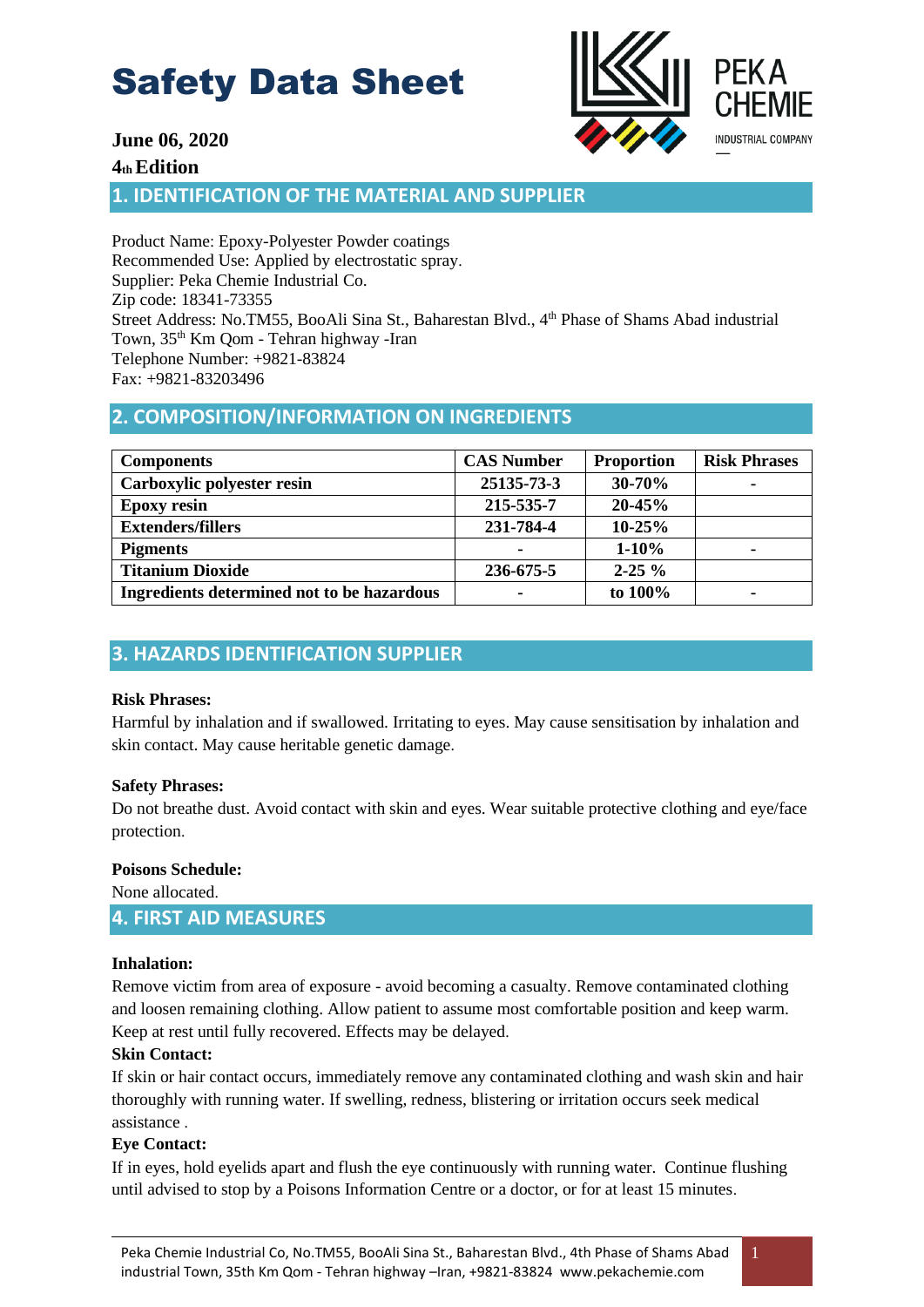# **June 06, 2020**

## **4th Edition**

#### **Ingestion:**

Rinse mouth with water. If swallowed, give a glass of water to drink. Seek immediate medical assistance.

#### **Medical attention and special treatment :**

Treat symptomatically.

# **5. FIRE FIGHTING MEASURES**

#### **Suitable Extinguishing Media :**

Fine water spray, normal foam, dry agent (carbon dioxide, dry chemical powder).

# **6. HANDLING AND STORAGE**

#### **Conditions for safe storage :**

Store in a cool, dry, well ventilated place and out of direct sunlight.

# **7. ACCIDENTAL RELEASE MEASURES**

#### **Emergency procedures:**

If contamination of sewers or waterways has occurred advise local emergency services.

#### **Methods and materials for containment and clean up:**

Wear protective equipment to prevent skin and eye contact and breathing in dust. Work up wind or increase ventilation.

Cover with damp absorbent (inert material, sand or soil). Sweep or vacuum up, but avoid generating dust. Collect and seal in properly labelled containers or drums for disposal.

# **8. EXPOSURE CONTROLS/PERSONAL PROTECTION**

| <b>Skin protection:</b>      |
|------------------------------|
| Dust control:                |
| Leak or spill procedure:     |
| <b>Storage requirements:</b> |
| <b>Engineering control:</b>  |

**Cotton clothing Dust control:** Recommended Collect to tray or vacuum cleaner At ambient in a shed and ventilated location **Engineering control:** Adequate ventilation

# **9. PHYSICAL AND CHEMICAL PROPERTIES**

**Physical state:** Powder **Odour:** No unpleasant odour **Solubility:** Insoluble in water. **Specific Gravity:** 1.6 ±0.05 @20°C **Particle size:** 10-90um (>80%, laser analyzer) **Ignition temperature of a dust/air mixture:** 450-600°C **Flash Point** (°C): Not applicable **Solubility in water (g/L):** Insoluble



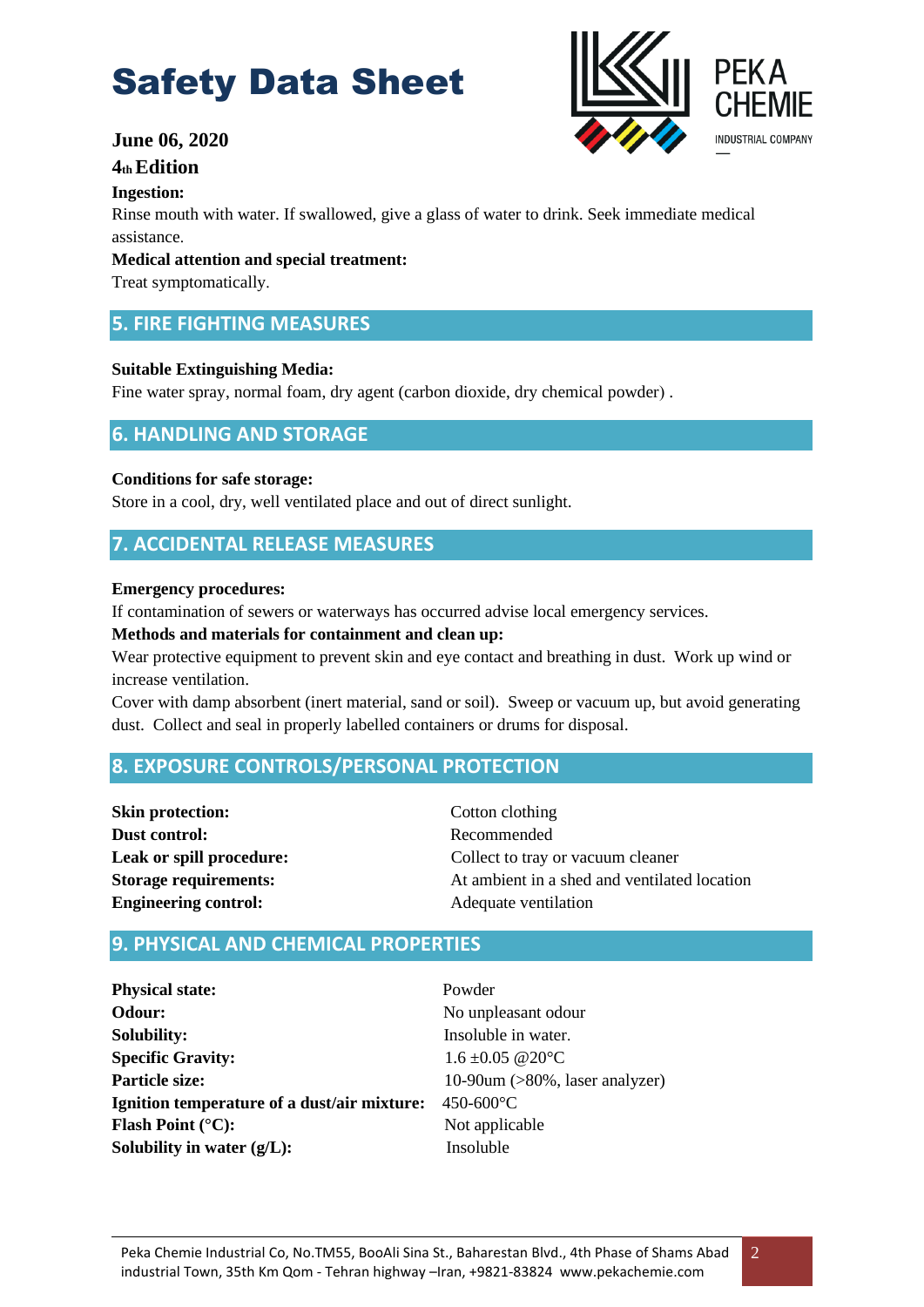

# **June 06, 2020 4th Edition 10. STABILITY AND REACTIVITY**

**Chemical stability:**  Stable under normal conditions of use.

**Conditions to avoid:**  Avoid contact with foodstuffs. Avoid exposure to heat, sources of ignition, and open flame .

**Incompatible materials:**  Incompatible with oxidizing agents.

**Hazardous decomposition products :** Oxides of carbon. Oxides of nitrogen.

**Hazardous reactions:**  Hazardous polymerization will not occur.

# **11. TOXICOLOGICAL INFORMATION**

No adverse health effects expected if the product is handled in accordance with this Safety Data Sheet and the product label. Symptoms or effects that may arise if the product is mishandled and overexposure occurs are :

## **Ingestion:**

Swallowing can result in nausea, vomiting, diarrhea, and abdominal pain.

## **Eye contact:**

An eye irritant.

## **Skin contact:**

Contact with skin may result in irritation. A skin sensitizer. Repeated or prolonged skin contact may lead to allergic contact dermatitis .

## **Inhalation:**

Breathing in dust may result in respiratory irritation. A respiratory sensitizer. Can cause possible allergic reactions, producing asthma-like symptoms .

# **12. ECOLOGICAL INFORMATION**

#### **Ecotoxicity:**

Avoid contaminating waterways.

# **13. DISPOSAL CONSIDERATIONS**

## **Disposal methods:**

Refer to Waste Management Authority. Dispose of material through a licensed waste contractor. Normally suitable for disposal at approved land waste site.